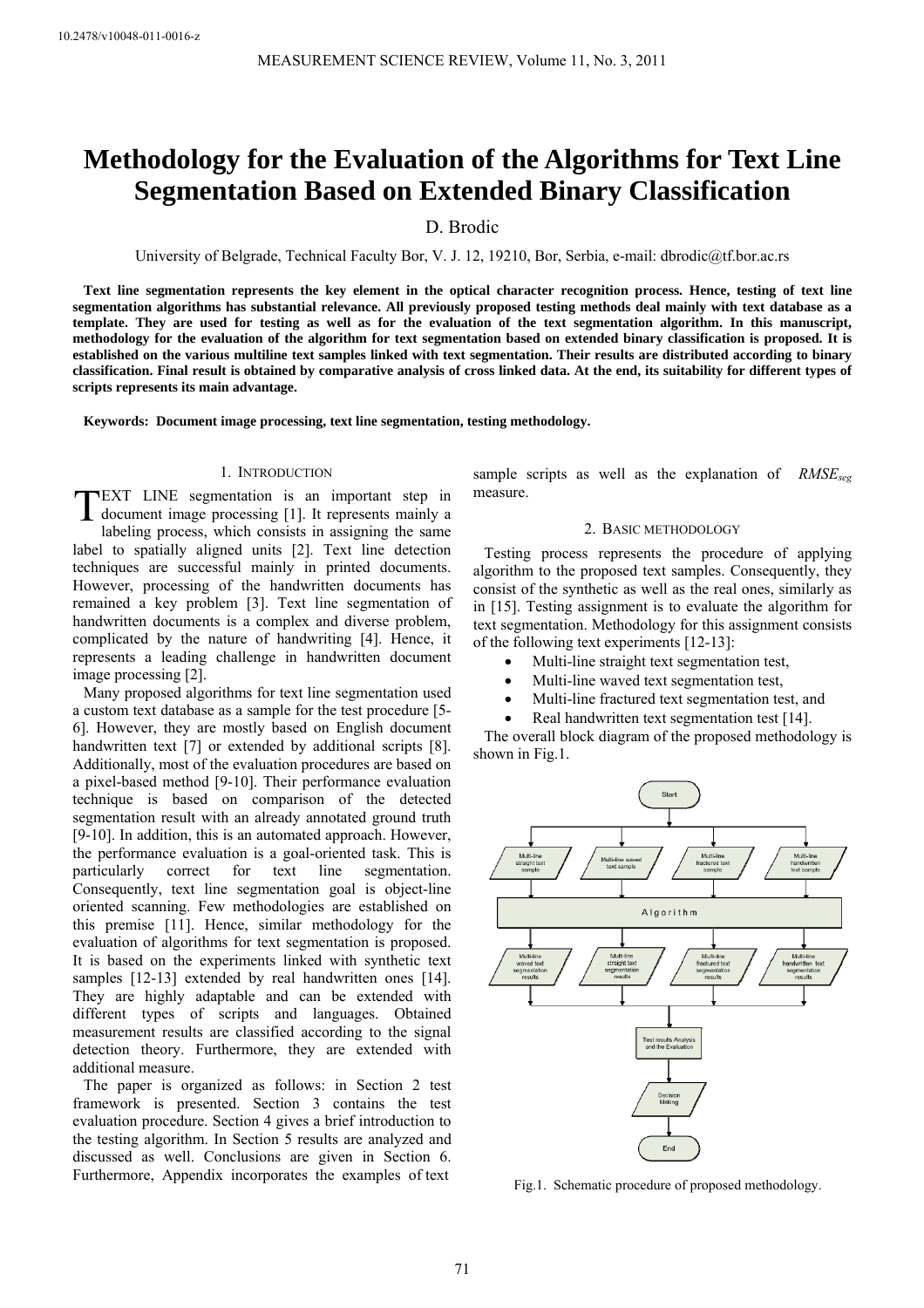To evaluate the algorithm correctly, the text experiment should incorporate various classes of text types as well as scripts. Furthermore, many specific text line phenomena have to be included. These phenomena can be represented by:

- Touching connected components and text lines.
	- Mixed text lines, and
- Indentation text lines (from left or right side).

Moreover, due to different baselines, which are linked indirectly with the segmentation process, different scripts are included as well. However, the majority of the above phenomena are linked with the handwritten text segmentation test.

Although test experiments are diverse, theirs results are inter-related. Hence, decision-making is required to combine results and make conclusions. As a result of the decisionmaking procedure, the set of the algorithm's parameter values is revealed. This set is the starting point for the procedure of the algorithm's optimal parameter selection.

## *2.1. MULTI-LINE STRAIGHT TEXT SEGMENTATION*

Multi-line straight text segmentation test consists of the text samples that are based on straight baseline. However, straight baseline is defined by the parameter called skew angle *β*. Typical values of *β* that correspond to the real handwritten text are those up to 20°. For the test purposes, it is assumed that it takes value from 5° to 20° with consecutive step of  $5^{\circ}$  [12-13]. For the subsequent parameter, inter-line spacing is chosen. It is set to 20% of the standard character height [16], which corresponds to the single line spacing [17]. Accordingly, resolution of 300 dpi for text samples is used. The set of multi-line straight text samples consists of 96 lines of: Latin, Cyrillic, Glagolitic and Bengali text. Its definition is illustrated in Fig.2.



Fig.2. Multi-line straight text definition.

# *2.2. MULTI-LINE WAVED TEXT SEGMENTATION*

Multi-line waved text segmentation test consists of the text samples that are based on waved baseline. Waving of text samples is defined by the parameter *ε* which is given as the ratio of waved baseline height *h* and half-width *l*, i.e.,  $\varepsilon$  = *h*/*l*. For test purposes, typical values of *ε* are chosen accordingly to previously chosen values of skew angle *β*, i.e., from set {1/12, 1/6, 1/4, 1/3} [12-13]. Similarly, interline spacing is set to 20% of the standard character height [16]. The resolution of the text samples is 300 dpi. The set of multi-line straight text samples consists of 96 lines of:

Latin, Cyrillic, Glagolitic and Bengali text. Its definition is illustrated in Fig.3.



Fig.3. Multi-line waved text definition.

### *2.3. MULTI-LINE FRACTURED TEXT SEGMENTATION*

Multi-line fractured text segmentation test consists of the text samples that are based on fractured baseline. Fractured baseline is defined by the parameter called fractured skew angle *γ*. Typical values of *γ* that correspond to the handwritten text are those up to 20°. Hence, it is assumed that it takes value from 5° to 20° with consecutive step of 5° [12-13]. Furthermore, inter-line spacing is set to 20% of the standard character height [16]. The resolution of the text samples is 300 dpi. The set of multi-line straight text samples consists of 96 lines of: Latin, Cyrillic, Glagolitic and Bengali text. Its definition is illustrated in Fig.4.



Fig.4. Multi-line fractured text definition.

## *2.4. MULTI-LINE HANDWRITTEN TEXT SEGMENTATION*

Multi-line handwritten text segmentation test consist of the unconstrained handwritten text samples. They are written in Serbian Latin, Cyrillic as well as in English script [14]. This is a document text database which consists of 220 text lines of handwritten text. All handwritten text samples contain variable skew lines, i.e., multi-oriented text. Resolution of the text samples is 300 dpi. A few fragments of the handwritten dataset are shown in Fig.5.

## 3. TEST RESULTS EVALUATION

During the test procedure for text line segmentation, the algorithm is applied to the text samples. To evaluate the testing algorithm from the obtained results, following terms should be defined [14]:

- Initial connected components,
- Detected connected components, and
- Referent connected components.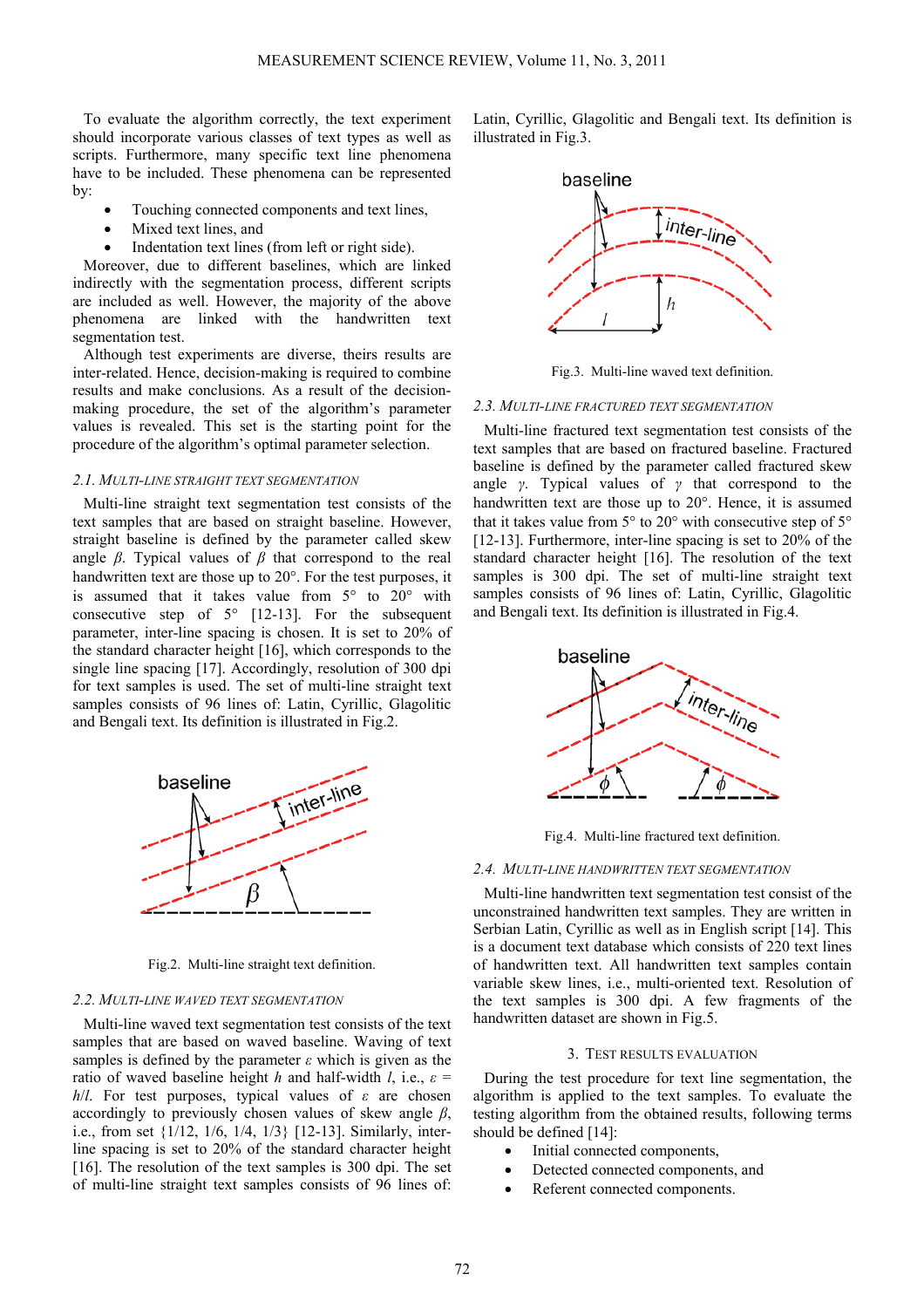Plasmani romitevata suomisen su za irves vaplacents

potrafiliania od febrica Kaldara Zopecki, Brodogrooktiste l'adors led Aix banne M5 departers je un Survive of the basic My department of . u Mojdayson Salosa, vostava norbelo & mady Mossie u expiratu suavana prodajne<br>Mossie u expiratu suavana je po on<br>trozui suboz u pr I see u sopitalu surayano.<br>Inozui suboz u stranoz valuta. (a)

Prace copiemino não n surfix rojena es I messe responsiven and a surfer rejected to I Presence for means and agreement and ay tuentumpukanyin mana 1 karuwa 3a ta je ryssowanie wszerodni consellenu cou,

#### (b)

1. Жев сиротура може биет странущено на Сенье

komp;<br>o pompingujejo cintapo , in je injenija i vojne<br>o pompingujejo osobni indensi una vrednom<br>koo je interiji naton je 11710. u vojn

refundant bears continued in the case of the continued of the second theorem and the continued of the second of the second of the second of the second of the second of the second of the second of the second of the second o

1923) + 401054.<br>- Companyjons Emperinges Townly The A. Top 2014 62<br>- Company Ca. 40104 The COM notes now charactes to company<br>- Polyte Mayonom + here top protections to the mass case. g Camaro Monera papa pusatuata de<br>Mayennes y neas trafussas epigony



Fig.5. Excerpt from multi-line handwritten text dataset: (a) Serbian Latin script, (b) Serbian Cyrillic script, (c) English script, and (d) Combination of Serbian and English Latin script.

Initial connected components *CCinit* represent the starting number of connected components in a sample text before applying the algorithm. However, after its application to the sample text, the number of connected components is counted. This number represents detected connected components *CC<sub>det</sub>*. Further, the desired number of connected components *CCref* represents the number of text lines in the sample text. It is called referent number of connected components. By comparing the referent and detected number of connected components per each line of text, the algorithm efficiency is evaluated.

## *3.1. CLASSIFICATION OF THE TEXT SEGMENTATION ERRORS*

If the number of obtained connected components in distinct text line is equal to one, then  $CC_{det} = CC_{ref}$ , which leads to a correctly segmented text line. The number of correctly detected text lines in the sample text is marked as *CCcorrlindet*. However, all others are defined as error. Segmentation errors are present in the following circumstances:

- Over-segmentation detected text lines *CCoverlindet*,
- Under-segmentation detected text lines *CCunderlindet*.

Over-segmentation is a phenomenon that defines so-called split lines error. It represents the text lines, which are divided wrongly by the algorithm in two or more connected components [11]. In contrast, under-segmentation represents joined lines error. It corresponds to the situation where the sequence of *n* consecutive text lines is considered by the algorithm as a unique line [11]. These errors are illustrated in Fig.6.

# *3.2. ALGORITHM'S EVALUATION BASED ON BINARY CLASSIFICATION*

Binary classification is based on the signal detection theory postulate [18]. Its task is to classify the members of a given set of connected components into two groups. The classifying is based on whether they have some property or not. It is represented by confusion matrix which is shown in Table 1.

| Table 1. Confusion matrix. |  |
|----------------------------|--|
|                            |  |

|                          | <b>Evaluation of the Signal</b> |                           |  |  |  |
|--------------------------|---------------------------------|---------------------------|--|--|--|
| <b>Reality on Signal</b> | Yes                             | No                        |  |  |  |
| <b>Present</b>           | Hit(H or TP)                    | Miss $(M \text{ or } FP)$ |  |  |  |
| Absent                   | False Alarm                     | <b>Correct Rejection</b>  |  |  |  |
|                          | $(FA \text{ or } FN)$           | $(CR \t{or} TN)$          |  |  |  |

Hence, if some connected components have a property and the test confirms it, then those connected components will represent true positives (*TP*). If some connected components do not have a property, but the test confirms it, then they will represent false negatives (*FN*). However, if some connected components have property, but the test mistakenly does not confirm it, then they will represent false positives (*FP*). Finally, if some connected components do not have a property, and the test confirms it, then they will represent true negatives (*TN*). In the context of classification tasks, all previous statements are used to compare the given classification of an item. Correlation of the previous statements with the testing results of the algorithm is as follows [19]:

- *TP* represents segmented text line hits *CCcorrlindet*,
- *FP* represents segmented text line misses, i.e., 1 - *CCcorrlindet* = *CCoverlindet* + *CCunderlindet*, and
- *FN* represents the number of the false segmented text lines, i.e., *CCunderlindet*.

From these elements, the common evaluation measures can be extracted [18-20]:

- *precision*,
- *recall*, and
- *f*-*measure*.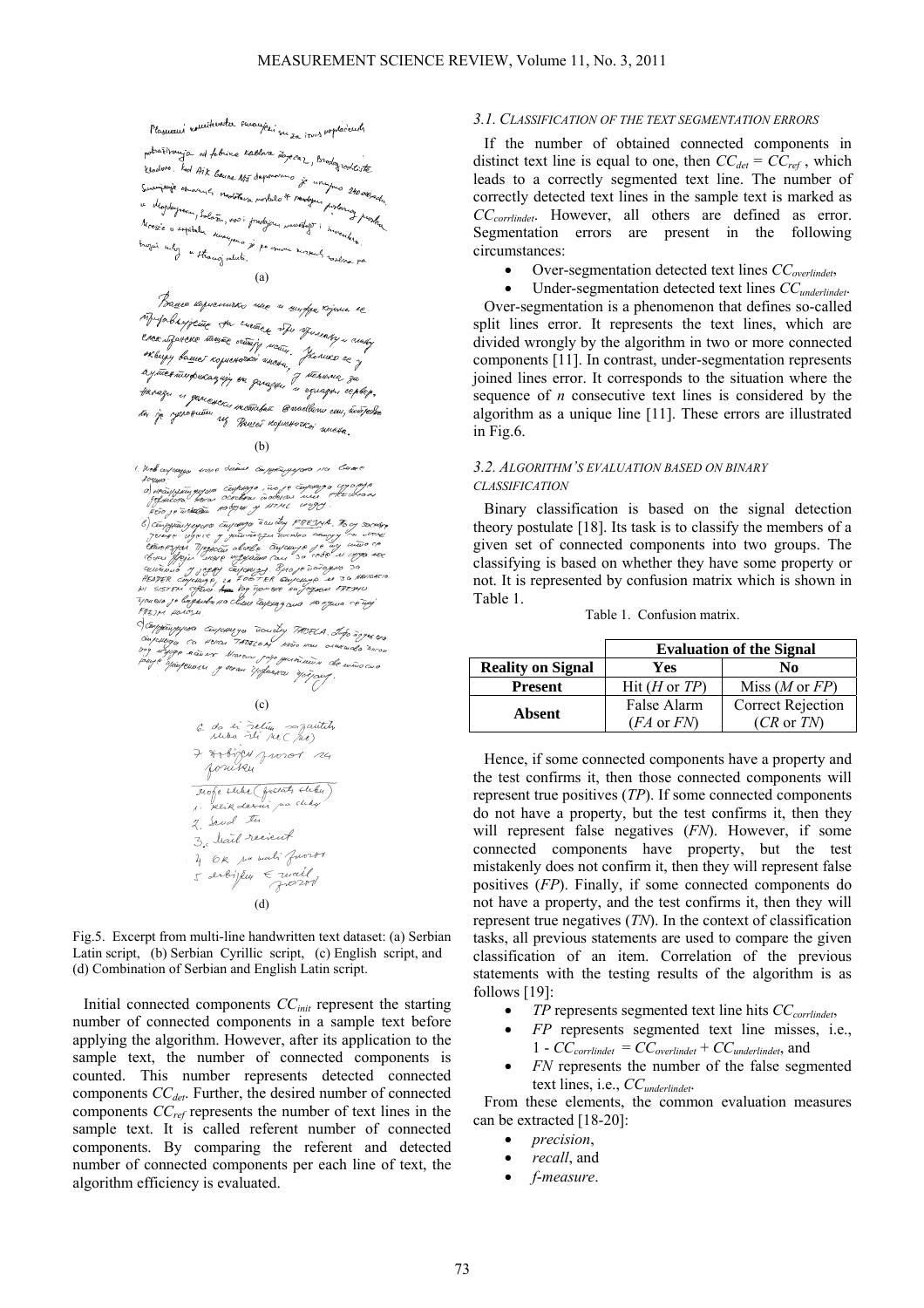

Fig.6. Text line segmentation: (a) Sample text, (b) Correctly segmented text lines, (c) Over-segmented text lines, and (d) Undersegmented text lines.

*Precision* is a measure of the ability of a system to present only relevant items. It is defined as [18-20]:

$$
precision = \frac{TP}{TP + FP} \tag{1}
$$

A higher *precision* means less false positives, while a lower *precision* means more false positives.

*Recall* is a measure of the ability of a system to present all relevant items. It is defined as [18-20]:

$$
recall = \frac{TP}{TP + FN} \tag{2}
$$

Higher *recall* means less false negatives, while lower *recall* means more false negatives.

*Precision* and *recall* can be combined to produce a single metric known as *f*-*measure*, which is the weighted harmonic mean of *precision* and *recall*. It is defined as [18-20]:

$$
f-measure = 2 * \frac{precision * recall}{precision + recall}
$$
 (3)

These elements can be used as common evaluation measures.

Furthermore, as an extension to algorithm evaluation based on binary classification, the fourth measure is introduced. It is called *RMSEseg*. It represents comparison of the number of detected and referent connected components per each text line. Hence, the number of referent connected components per line is equal to one. The variance evaluation is given *RMSEseg* [12-13]:

$$
RMSE_{seg} = \sqrt{\frac{1}{N} \sum_{i=1}^{N} \left( CC_{i,ref} - CC_{i,\text{det}} \right)^2}, \qquad (4)
$$

where *N* is the total number of lines in the sample text, *CCi,ref* is the number of referent connected components in the text line  $i$  (equal to one per each line), and  $CC_{i,det}$  is the number of detected connected components in the text line *i*. The importance of this additional measure is illustrated in the Appendix.

#### 4. TESTING ALGORITHM

For testing purposes, smearing method [21] called algorithm based on Gaussian anisotropic kernel is used [5, 22-23]. This algorithm will be briefly explained. Its main task is expanding the black pixel areas of text by scattering every black pixel in its neighborhood. This way, distinct areas that mutually separate text lines are established. Its primary purpose is joining only text elements from the same text line into the same distinct continuous areas. Gaussian probability function is used as template that gives the probability of the random function. Consequently, it represents probability of the hypothetical expansion around every black pixel that represents a text element. Thus, around every black pixel, new pixels are non-uniformly dispersed. These new pixels have lower black intensity. Because the level of probability, expansion relates to distance from the black pixel. Now the sentence begins with intensity that depends completely on the distance from the original black pixel. Newly formed pixels are grayscale. Hence, a document text image is a grayscale. However, after applying Gaussian anisotropic kernel, equal to 2*K*+1 in *x*direction and 2*L*+1 in *y-*direction, text is scattered forming an enlarged area around it. Now, inside the kernel a "probability" sub-area is formed using the radius  $3\sigma_x$  and  $3\sigma_y$ of an ellipse in *x* and *y* direction. Consequently, *σ* represents standard deviation defining the curve spread parameter. Converting all these pixels into black pixels as well as inverting image, forms the new black pixel expanded areas [24]. These areas are named boundary-growing areas. A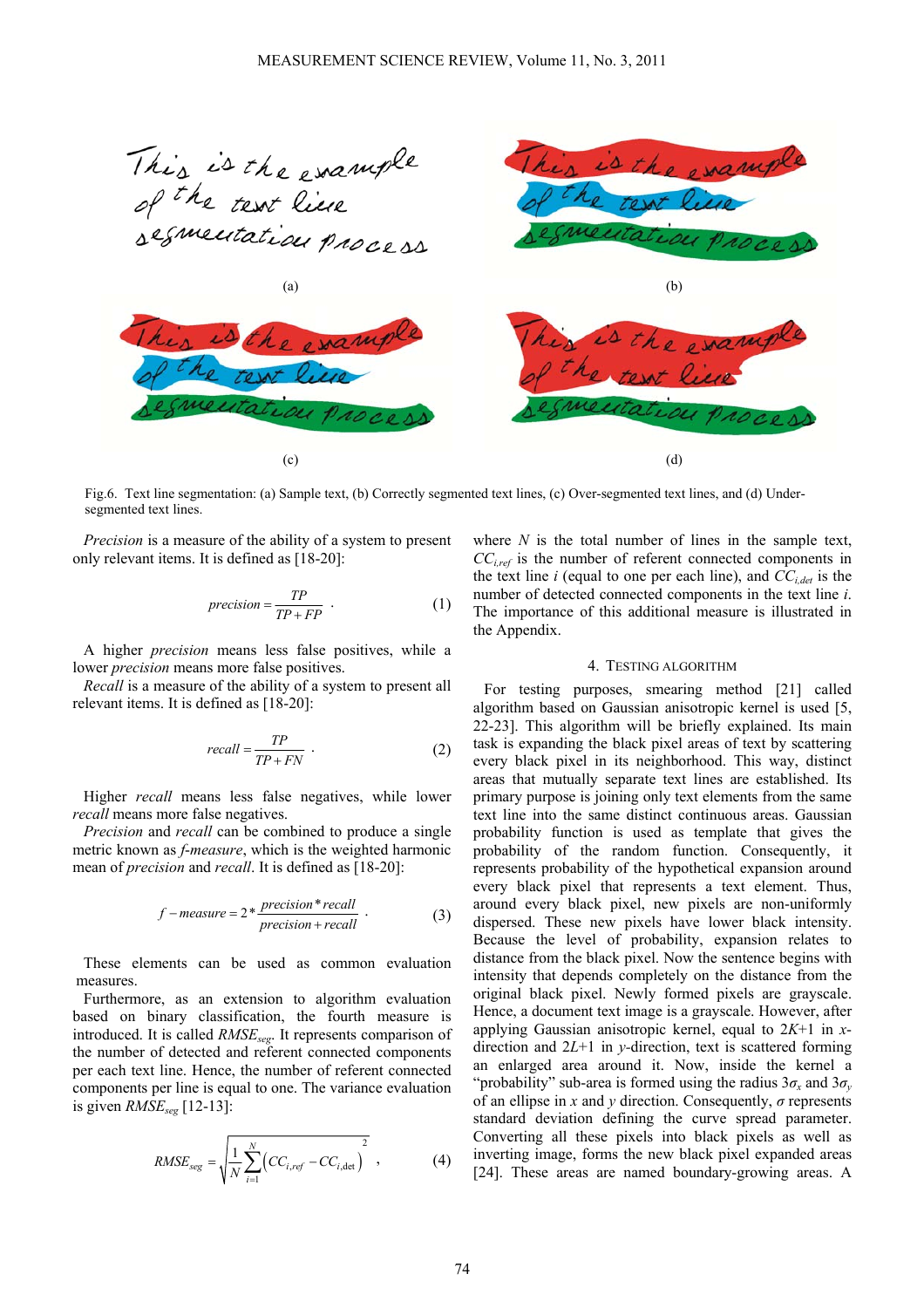similar method is given in [23]. In addition, parameter  $\lambda$  is introduced. It represents the ratio between *L* and *K*, i.e.,  $\lambda = L/K$ . With the prior knowledge that a text line is a horizontally elongated shape [22], enhanced smearing effect in *y*-direction (horizontal axis) of the document image is suitable. Thus, for the algorithm based on Gaussian anisotropic kernel,  $\lambda > 1$  is mandatory [23].

## 5. RESULTS, COMPARATIVE ANALYSIS, AND DECISION-MAKING

The main purpose of the testing is the process of the algorithm evaluation and parameter optimization. For the algorithm based on Gaussian anisotropic kernel, parameters of interest are those that define kernel size, i.e., *K* and λ. Text samples include letters with height up to 60 pixels. According to that, *K* should be chosen from 10% to 20% of the letter height [25]. Obtained results for different text samples are presented in Tables 2-4. However, only the best results are presented. Hence, only parameter pairs  $(K, \lambda)$ from the following set: (5, 5), (8, 3), (8, 4), (8, 5), (10, 3), (10, 4) and (10, 5) are given.

From Tables 2-4, the best results concerning *precision, recall* as well as *f*-*measure* are those obtained using parameter pair  $(K, \lambda)$  from the following set:  $(8, 4)$ ,  $(8, 5)$ ,  $(10, 4)$ and (10, 5). Obviously, using higher *K* (8 or 10) leads to better results for waved and fractured text. However, the results for straight text are quite disappointing. On the contrary, the choice of the parameter pair equal to (8, 5) brings uniform measure values. This is obtained by setting the criteria of the *f*-*measure* > 70% for all tests. In addition, the algorithm shows clear advantages for the text samples established on more complex text baseline, e.g., waved as well as fractured text due to *f*-*measure* equal to 98% and 88%, respectively.

At the end, *RMSEseg* (see Table 5) confirms results for the best choice of kernel size parameters. However, to improve the behavior of the testing algorithm, additional algorithm for the evaluation between line distance is prerequisite. Incorporation of this algorithm will reduce the undersegmentation phenomena leading to better text line segmentation results evident by higher *f*-*measure* and smaller *RMSE<sub>seg</sub>* values.

Finally, for the text samples that include letters with height up to 60 pixels, the optimal kernel size is  $2K+1 \times 2(K^*\lambda)+1$ , i.e.,  $2x8+1 \times 2x(8x5)+1$  px. This leads to  $K \approx 15\%$  of letter height [25] and  $L \approx 5 \times K$ .

| K                |       |       |       |       |       | 10    |       |
|------------------|-------|-------|-------|-------|-------|-------|-------|
| λ                |       | 3     | 4     |       | 3     |       |       |
| precision $(\%)$ | 96.00 | 96.00 | 85.00 | 73.00 | 81.00 | 65.00 | 58.00 |
| recall $(\% )$   | 98.00 | 96.00 | 85.00 | 73.00 | 81.00 | 65.00 | 58.00 |
| f-measure $(\%)$ | 97.00 | 96.00 | 85.00 | 73.00 | 81.00 | 65.00 | 58.00 |

Table 2. Multi-line straight text segmentation test (*K* in pixels).

Table 3. Multi-line waved text segmentation test (*K* in pixels).

| K                | 5      |        |        |        | 10     |        |        |
|------------------|--------|--------|--------|--------|--------|--------|--------|
| λ                |        |        |        |        |        |        |        |
| precision $(\%)$ | 6.00   | 6.00   | 63.00  | 96.00  | 58.00  | 100.00 | 100.00 |
| recall $(\% )$   | 100.00 | 100.00 | 100.00 | 100.00 | 100.00 | 100.00 | 100.00 |
| f-measure $(\%)$ | 12.00  | 12.00  | 77.00  | 98.00  | 74.00  | 100.00 | 100.00 |

Table 4. Multi-line fractured text segmentation test (*K* in pixels).

| K                |       |       |       |       | 10    |       |       |
|------------------|-------|-------|-------|-------|-------|-------|-------|
| λ                |       |       | 4     |       |       |       |       |
| precision $(\%)$ | 2.00  | 6.00  | 75.00 | 88.00 | 56.00 | 83.00 | 81.00 |
| recall $(\% )$   | 33.00 | 60.00 | 90.00 | 88.00 | 84.00 | 83.00 | 81.00 |
| f-measure $(\%)$ | 4.00  | 11.00 | 82.00 | 88.00 | 68.00 | 83.00 | 81.00 |

Table 5. *RMSE<sub>seg</sub>* for different text samples (*K* in pixels).

| л                 |      |      |      |      |      | 10   |      |
|-------------------|------|------|------|------|------|------|------|
| λ                 |      |      |      |      |      |      |      |
| Straight text     | 0.20 | 0.20 | 0.38 | 0.52 | 0.43 | 0.60 | 0.65 |
| Waved text        | 2.46 | 2.61 | 0.66 | 0.20 | 0.85 | 0.00 | 0.00 |
| Segmentation text | 3.18 | 3.42 | 0.61 | 0.35 | 1.34 | 0.41 | 0.43 |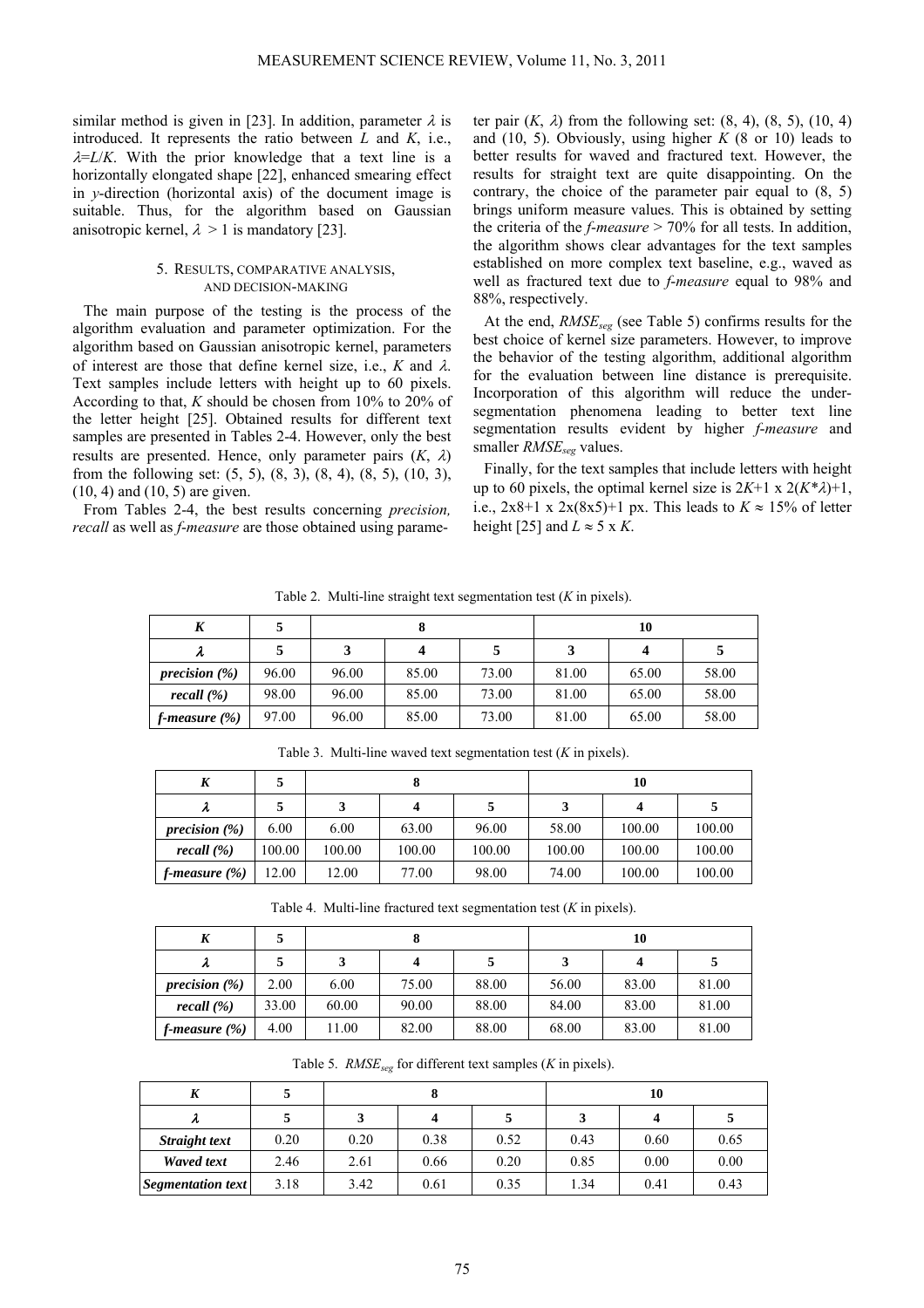

Fig.7. Text line segmentation: (a) Initial text, (b) Initial text with referent objects, (c) Text after segmentation made by the algorithm  $\#1$ , and (d) Text after segmentation made by the algorithm #2.

# 6. CONCLUSIONS

This paper describes the methodology for the evaluation of the algorithms for text line segmentation. The proposed method is a step toward generalization of the test procedure in the domain of document image processing algorithm evaluation. It consists of the test experiments that incorporate various multi-line text experiments, i.e., straight, waved, fractured, and handwritten ones. Each of them consists of different script types. Algorithm under test is applied to each of the given text sets. Furthermore, the text line segmentation results are obtained. For its evaluation, a method established on extended binary classification is proposed. It is based on text segmentation errors classified by distinct measures such as *precision*, *recall*, and *fmeasure*. In addition, it is extended with *RMSE<sub>seg</sub>* measure. However, the results from all test experiments are interrelated. Hence, they can be combined after some decisionmaking. The benefit of this process is the subset of the algorithm parameter's values, which are the starting point for the algorithm optimization. This process is invaluable for algorithm evaluation. At the end, its suitability for different types of letters and languages as well as its adaptability is a strong advantage.

## **APPENDIX**

To understand clearly the purpose of the *RMSEseg* measure, two different segmentation results are evaluated by it. After the procedure of text line segmentation by the algorithms #1 and #2, obtained results are shown in Fig.7.

All test results from algorithm #1 and #2 are reorganized according to segmentation binary classification. Such results are given in Table 6.

Table 6. Text line segmentation test results.

| <b>Algorithm</b>  | #1     | #2     |
|-------------------|--------|--------|
| precision $(\%)$  | 33.00  | 33.00  |
| recall (%)        | 100.00 | 100.00 |
| f-measure $(\% )$ | 49.00  | 49.00  |
| $RMSE_{seg}$      | 1.20   | 0.47   |

According to *RMSEseg*, algorithm #2 shows slightly better performances than algorithm #1 in the domain of text line segmentation.

Further, various fragments of different sample text scripts from the test process are given in Fig.8-10.



Fig.8. Multi-line straight text: (a) Latin text, (b) Serbian Cyrillic text, (c) Glagolitic text, and (d) Bengali text.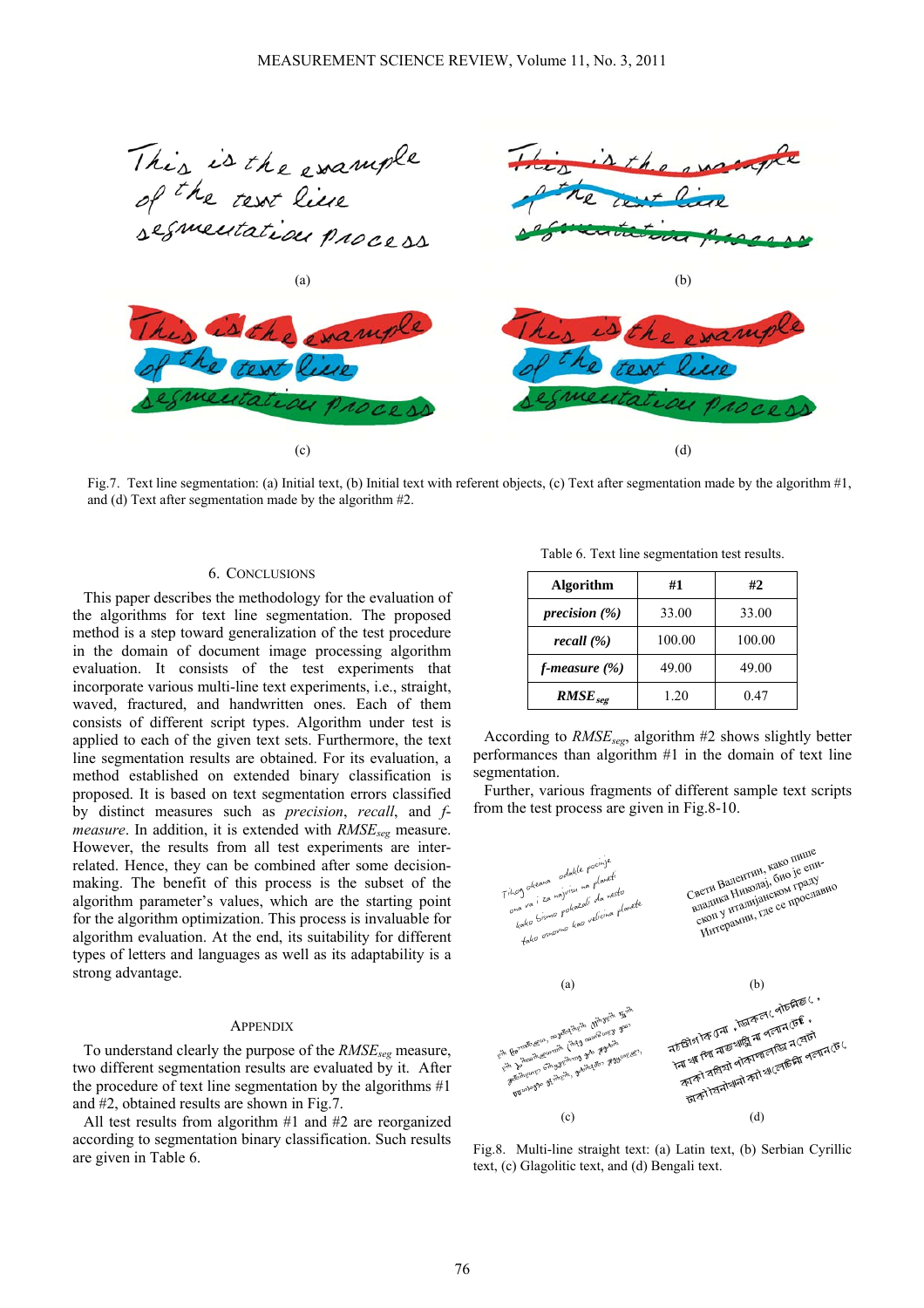

Fig.9. Multi-line waved text: (a) Latin text, (b) Serbian Cyrillic text, (c) Glagolitic text, and (d) Bengali text.



Fig.10. Multi-line fractured text: (a) Latin text, (b) Serbian Cyrillic text, (c) Glagolitic text, and (d) Bengali text.

#### ACKNOWLEDGMENT

This paper was supported by the Grant of the Ministry of Science and Technological Development of Republic of Serbia, as a part of the Project TR 33037 within the framework of Technological Development Program.

#### **REFERENCES**

- [1] Du, X., Pan, W., Bui, T.D. (2009). Text line segmentation in handwritten documents using Mumford–Shah model. *Pattern Recognition,* 42 (12), 3136-3145.
- [2] Likforman Sulem, L., Zahour, A., Taconet, B. (2007). Text line segmentation of historical documents: a survey. *International Journal on Document Analysis and Recognition,* 9 (2), 123-138.
- [3] Amin, A., Wu, S. (2005). Robust skew detection in mixed text/graphics documents. In *Proceedings of International Conference on Document Analysis and Recognition - ICDAR'05*. Seoul, Korea, 247-251.
- [4] Bukhari, S.S., Shafait, F., Breuel, T.M. (2009). Script-Independent handwritten textlines segmentation using active contours. In *Proceedings of International Conference on Document Analysis and Recognition - ICDAR'09*. Barcelona, Spain, 446-450.
- [5] Yi, L., Yefeng, Z., Doermann, D., Jaeger, S. (2008). Script-Independent text line segmentation in freestyle handwritten documents. *IEEE Transactions on Pattern Analysis and Machine Intelligence,* 30 (8), 1313-1329.
- [6] Basu, S., Chaudhuri, C., Kundu, M., et. al. (2007). Text line extraction from multi-skewed handwritten document. *Pattern Recognition,* 40 (6), 1825-1839.
- [7] Marti, U.V., Bunke, H. (2002). The IAM-database: an English sentence database for off-line handwriting recognition. *Journal on Document Analysis and Recognition*, 5 (1), 39-46.
- [8] Sarkar, R., Das, N., Basu, S., Kundu, M., Nasipuri, M., Basu, D. (2011). CMATERdb1: a database of unconstrained handwritten Bangla and Bangla–English mixed script document image. *International Journal on Document Analysis and Recognition,* 14 (1), 25-33.
- [9] Gatos, B., Stamatopoulos, N., Louloudis, G. (2011). ICDAR2009 handwriting segmentation contest. *International Journal on Document Analysis and Recognition,* 14 (1), 1-13.
- [10] Louloudis, G., Gatos, B., Pratikakis, I., Halatsis, C. (2009) Text line and word segmentation of handwritten documents. *Pattern Recognition,* 42 (12), 3169-3183.
- [11] Sanchez, A., Suarez, P.D., Mello, C.A.B., Oliveira, A.L.I., Alves, V.M.O. (2008). Text line segmentation in images of handwritten historical documents. In *Proceedings of the First Workshops on Image Processing Theory, Tools and Applications - IPTA 2008*. Sousse, Tunisia, 1-6.
- [12] Brodić, D., Milivojević, D.R., Milivojević, Z. (2010). Basic test framework for the evaluation of text line segmentation and text parameter extraction. *Sensors,* 10 (5), 5263-5279.
- [13] Brodić, D. (2010). Basic experiments set for the evaluation of the text line segmentation. *Przegląd Elektrotechniczny,* 86 (11), 353-357.
- [14] Brodić, D. (2011). Advantages of the extended water flow algorithm for handwritten text line segmentation. In Kuznetsov, S.O., et al. (eds.) *Pattern Recognition and Machine Intelligence*, LNCS, Vol. 6744. Berlin-Heidelberg: Springer, 418-423.
- [15] Khashman, A., Sekeroglu, B. (2008). Document image binarisation using a supervised neural network. *International Journal of Neural Systems,* 18 (5), 405- 418.
- [16] Brodić, D. (2011). The evaluation of the initial skew rate for printed text. *Journal of Electrical Engineering*  - *Elektrotechnický časopis,* 62 (3), 134-140.
- [17] Zramdini, A., Inglod, R. (1993). Optical font recognition from projection profiles. *Electronic Publishing*, 6 (3), 249-260.
- [18] Swets, J.A. (1988). Measuring the accuracy of diagnostic systems. *Science* (*New Series*), 240 (4857), 1285-1293.